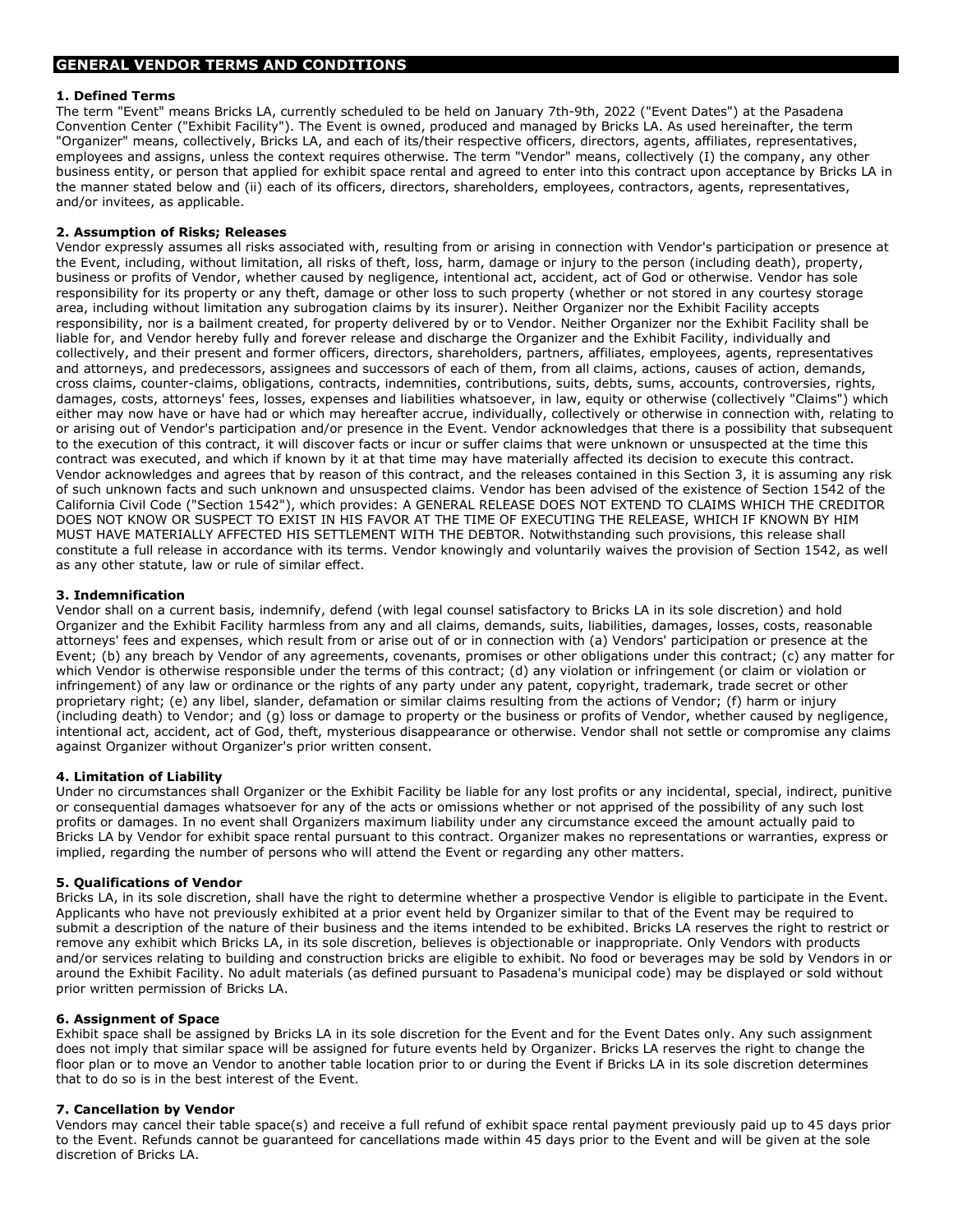## 8. Cancellation by Bricks LA

If Vendor fails to make a payment required by this contract in a timely manner, Bricks LA may terminate this contract immediately (and Vendor's participation in the Event) without further notice and without obligation to refund monies previously paid. Bricks LA reserves the right at its discretion to refuse Vendor permission to move in and set up an exhibit if Vendor is in arrears of any payment due to Bricks LA. Bricks LA is expressly authorized (but has no obligation, expressed or implied) to occupy or dispose of any space vacated or made available by reason of action taken under this paragraph in such manner as it may deem best, and without releasing Vendor from any liability hereunder. Bricks LA may also terminate this contract effective upon written notice of termination if Vendor breaches any of its obligations under the contract without any obligations, expressed or implied, on Bricks LA's part to refund any payments previously made and without releasing Vendor from any liability arising as a result of or in connection with such breach. If Bricks LA removes or restricts an exhibit which Bricks LA considers to be objectionable or inappropriate, no refund will be due Vendor.

### 9. Cancellation of the Event

If Bricks LA cancels the Event due to circumstances beyond the reasonable control of Bricks LA (such as acts of God, acts of war, governmental emergency, viral pandemic, labor strike or unavailability of the Exhibit Facility) Bricks LA shall refund to each Vendor its exhibit space rental payment previously paid, minus a share of costs and expenses incurred, in full satisfaction of Organizer's liabilities to Vendor. Bricks LA reserves the right to cancel, rename or relocate the Event or change the dates on which it is held. If Bricks LA changes the name of the Event, relocates the Event to another event facility within the same city or changes the dates for the Event to dates that are not more than thirty (30) days earlier or thirty (30) days later than the dates on which the Event originally was scheduled to be held, no refund will be due to Vendor; provided however, Bricks LA shall assign use of such space to Vendor pursuant to the terms of this contract. If Bricks LA elects to cancel the Event other than for reasons previously described in this paragraph, Bricks LA shall refund to each Vendor its entire exhibit space rental payment previously paid, in full satisfaction of any and all liabilities on the part of the Organizer to Vendor.

#### 10. Exhibit Space Occupancy

Hours and dates for installing, occupying and dismantling exhibits shall be those expressly specified by Bricks LA. If Vendor fails to display in its assigned space during the Exhibit hours, Bricks LA shall have the right to take possession of the space and no refund will be due to Vendor. All exhibits must be open for business during the Event hours. Vendor may not dismantle the display until the Event is officially closed by Bricks LA.

## 11. Listings and Promotional Materials

By Vendor's participation in the Event, Vendor expressly grants to Bricks LA a fully paid, perpetual nonexclusive license to use, display and reproduce the name, trade names and product names of Vendor in any directory (print, electronic or other media) listing the exhibiting companies at the Event and to use such names in Bricks LA promotional materials. Bricks LA shall not be liable for any errors in any listing or descriptions or for omitting any Vendor from the directory or other lists or materials. Vendor agrees that Bricks LA may also take photographs and video of Vendor's table space, exhibit and personnel during, before or after the open hours of the Event and use such photographs for any Bricks LA promotional purpose.

#### 12. Care of Exhibit Facility

Vendor shall promptly pay for any and all damages to the Exhibit Facility or associated facilities, table equipment or the property of others caused by Vendor.

#### 13. Taxes and Licenses

Vendor shall obtain any licenses, permits or approvals under federal, state or local law applicable to its activities at the Event at its sole expense. Vendor shall obtain any necessary tax identification numbers and permits and for paying all taxes, license fees, use fees, or other fees, charges, levies or penalties that become due to any governmental authority in connection with its activities at the Event.

#### 14. Copyrighted Materials

Vendors shall not play or permit the playing or performance of, or distribution of any copyrighted material at the Event unless it has obtained all necessary rights and paid all required royalties, fees or other payments.

#### 15. Observance of Laws

Vendor shall abide by and observe all federal, state and local laws, codes, ordinances, rules and regulations, and all rules and regulations of the Exhibit Facility (including without limitation any union labor work rules). Without limiting the generality of the foregoing, Vendor shall construct its exhibits to comply with the Americans with Disabilities Act.

### 16. Additional Terms and Conditions

Bricks LA has sole control over attendance policies. Except as provided to the contrary in this contract, all monies paid by Vendor shall be deemed fully earned and non-refundable at the time of payment. Vendor shall conduct itself at all times in accordance with normal standards of decorum and good taste. In addition to its right to close an exhibit and withdraw acceptance of the contract, Bricks LA in its sole judgment may refuse to consider for participation in future events held by Organizer an Vendor who violates or fails to abide by the contract and any of the accompanying rules and regulations. Any amendment or modification to this contract must be in writing and signed by an authorized representative of Bricks LA. Vendor may not assign this contract or any right hereunder nor may Vendor sublet or license all or any portion of its exhibit space without the prior written consent of Bricks LA, which consent shall be in Bricks LA's sole discretion.

#### 17. Incorporation of Rules and Regulations

Any and all matters pertaining to the Event and not specifically covered by the terms and conditions of this contract shall be subject to determination by Bricks LA in its sole discretion. Bricks LA may adopt rules or regulations from time to time governing such matters and may amend or revoke them at any time, upon reasonable notice to Vendor. Any such rules and regulations (whether or not included in an Vendor Notice or similar document) are an integral part of this contract and are incorporated herein by reference and shall have the full force and effect as if such rules and regulations are fully set forth herein. Vendor shall observe and abide by